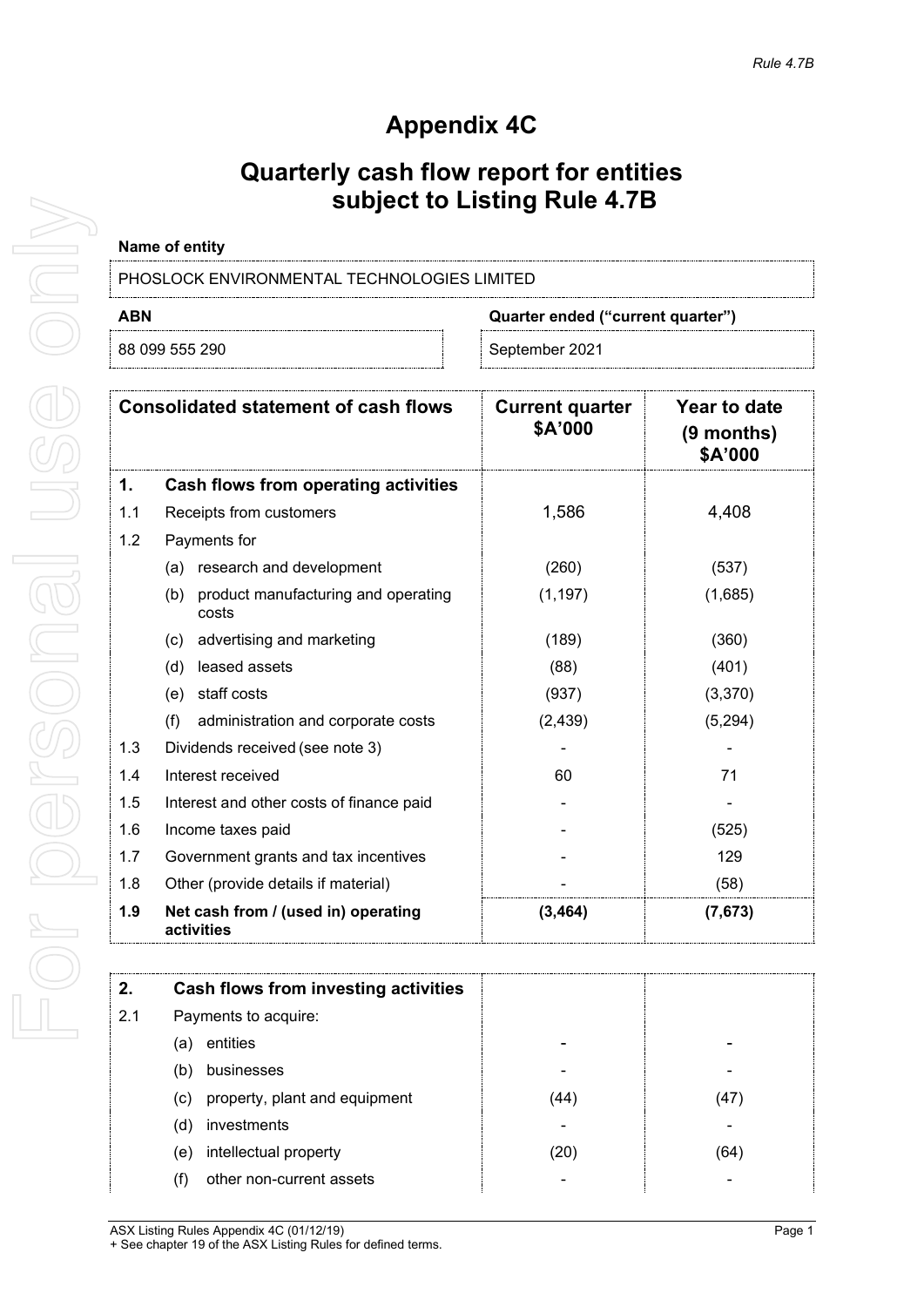| <b>Consolidated statement of cash flows</b> |                                                   | <b>Current quarter</b><br>\$A'000 | Year to date<br>$(9$ months)<br><b>\$A'000</b> |
|---------------------------------------------|---------------------------------------------------|-----------------------------------|------------------------------------------------|
| $2.2^{\circ}$                               | Proceeds from disposal of:                        |                                   |                                                |
|                                             | entities<br>(a)                                   |                                   |                                                |
|                                             | (b)<br>businesses                                 |                                   |                                                |
|                                             | (c)<br>property, plant and equipment              |                                   |                                                |
|                                             | investments<br>(d)                                |                                   |                                                |
|                                             | intellectual property<br>(e)                      |                                   |                                                |
|                                             | other non-current assets<br>(f)                   |                                   |                                                |
| 2.3                                         | Cash flows from loans to other entities           |                                   |                                                |
| 2.4                                         | Dividends received (see note 3)                   |                                   |                                                |
| 2.5                                         | Other (provide details if material)               |                                   |                                                |
| 2.6                                         | Net cash from / (used in) investing<br>activities | (64)                              | (109)                                          |

| 3.   | Cash flows from financing activities                                                          |  |
|------|-----------------------------------------------------------------------------------------------|--|
| 3.1  | Proceeds from issues of equity securities<br>(excluding convertible debt securities)          |  |
| 3.2  | Proceeds from issue of convertible debt<br>securities                                         |  |
| 3.3  | Proceeds from exercise of options                                                             |  |
| 3.4  | Transaction costs related to issues of<br>equity securities or convertible debt<br>securities |  |
| 3.5  | Proceeds from borrowings                                                                      |  |
| 3.6  | Repayment of borrowings                                                                       |  |
| 3.7  | Transaction costs related to loans and<br>borrowings                                          |  |
| 3.8  | Dividends paid                                                                                |  |
| 3.9  | Other (provide details if material)                                                           |  |
| 3.10 | Net cash from / (used in) financing<br>activities                                             |  |

|     | Net increase / (decrease) in cash and<br>cash equivalents for the period |         |         |
|-----|--------------------------------------------------------------------------|---------|---------|
| 4.1 | Cash and cash equivalents at beginning of<br>period                      | 26.299  | 30.487  |
| 4.2 | Net cash from / (used in) operating<br>activities (item 1.9 above)       | (3,464) | (7,673) |
| 4.3 | Net cash from / (used in) investing activities<br>(item 2.6 above)       | 64      | (109)   |

ASX Listing Rules Appendix 4C (01/12/19) Page 2 + See chapter 19 of the ASX Listing Rules for defined terms.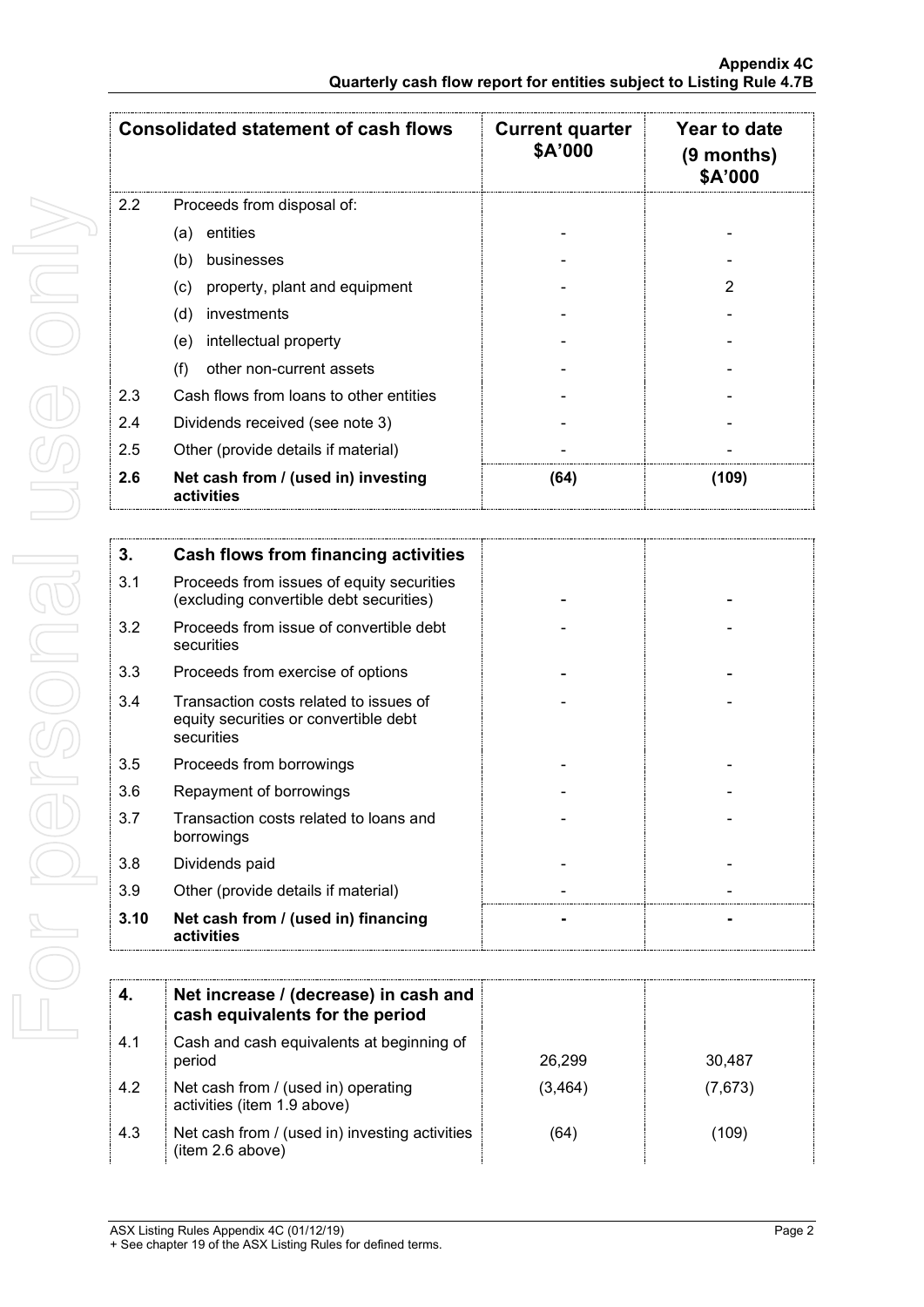| Consolidated statement of cash flows |                                                                     | <b>Current quarter</b><br>\$A'000 | Year to date<br>(9 months)<br>\$A'000 |
|--------------------------------------|---------------------------------------------------------------------|-----------------------------------|---------------------------------------|
| 4.4                                  | Net cash from / (used in) financing activities<br>(item 3.10 above) |                                   |                                       |
| 4.5                                  | Effect of movement in exchange rates on<br>cash held                | 74                                | 140                                   |
| 4.6                                  | Cash and cash equivalents at end of<br>period                       | 22.845                            | 22.845                                |

| 5.  | Reconciliation of cash and cash<br>equivalents<br>at the end of the quarter (as shown in the<br>consolidated statement of cash flows) to the<br>related items in the accounts | <b>Current quarter</b><br>\$A'000 | <b>Previous quarter</b><br>\$A'000 |
|-----|-------------------------------------------------------------------------------------------------------------------------------------------------------------------------------|-----------------------------------|------------------------------------|
| 5.1 | Bank balances                                                                                                                                                                 | 3.007                             | 4.219                              |
| 5.2 | Call deposits                                                                                                                                                                 | 19.838                            | 22,080                             |
| 5.3 | <b>Bank overdrafts</b>                                                                                                                                                        |                                   |                                    |
| 5.4 | Other (provide details)                                                                                                                                                       |                                   |                                    |
| 5.5 | Cash and cash equivalents at end of<br>quarter (should equal item 4.6 above)                                                                                                  | 22.845                            | 26.299                             |

**6. Payments to related parties of the entity and their associates**

6.1 Aggregate amount of payments to related parties and their

associates included in item 1

| <b>Current quarter</b><br>\$A'000 |    |  |
|-----------------------------------|----|--|
|                                   | 11 |  |
|                                   |    |  |
|                                   |    |  |

6.2 Aggregate amount of payments to related parties and their associates included in item 2

Note: if any amounts are shown in items 6.1 or 6.2, your quarterly activity report must include a description of, and an explanation for, such payments

Payments in item 6.1 are included investor relations service provided by associates of directors, and rent payment to a related parties' entity.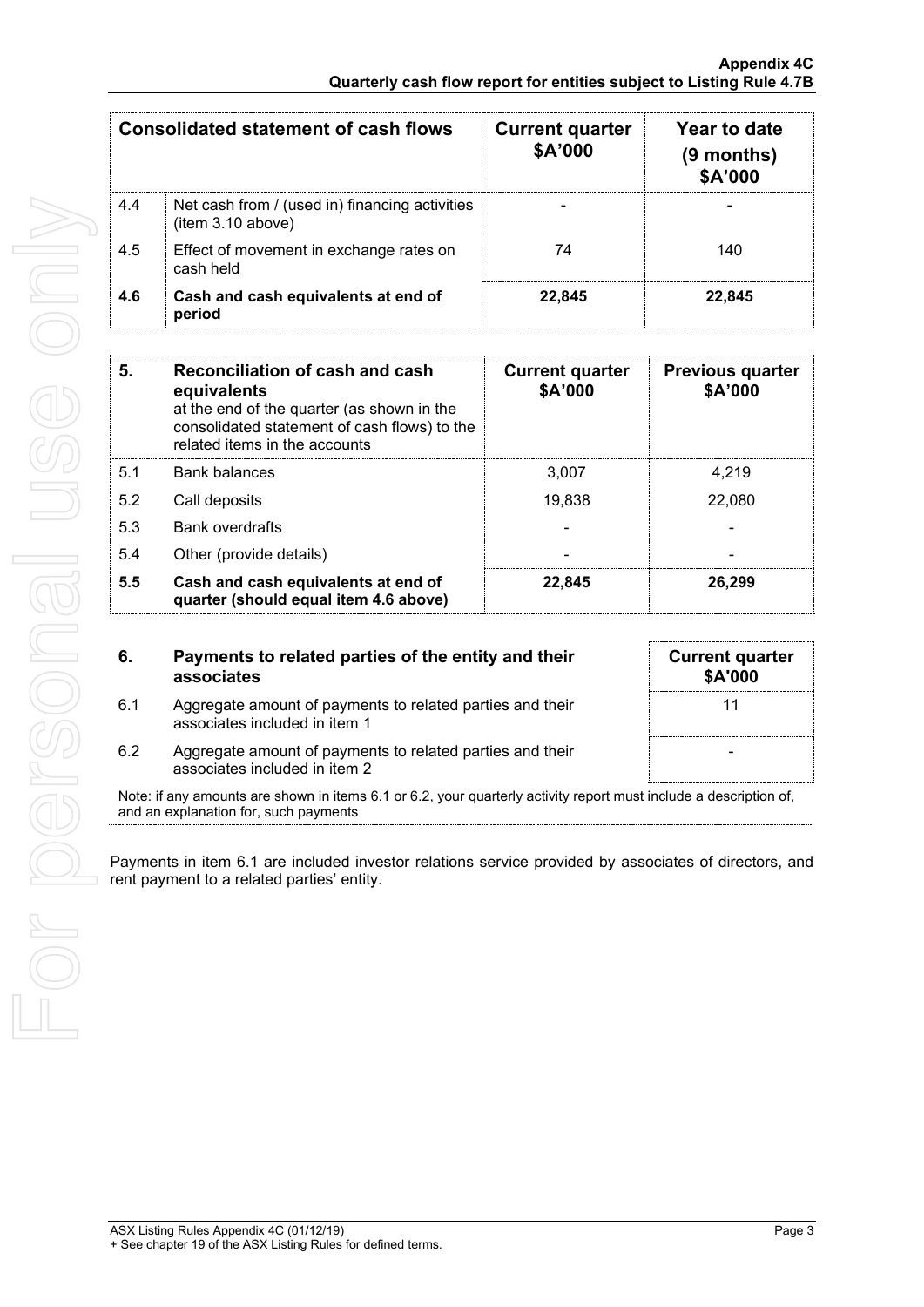For personal use only For personal use ond

### **7. Financing facilities**

*Note: the term "facility' includes all forms of financing arrangements available to the entity. Add notes as necessary for an understanding of the sources of finance available to the entity.*

- 7.1 Loan facilities
- 7.2 Credit standby arrangements
- 7.3 Other (please specify)
- 7.4 **Total financing facilities** -

| <b>Total facility</b><br>amount at quarter<br>end<br>\$A'000 | Amount drawn at<br>quarter end<br>\$A'000 |
|--------------------------------------------------------------|-------------------------------------------|
|                                                              |                                           |
|                                                              |                                           |
|                                                              |                                           |
|                                                              |                                           |

### 7.5 **Unused financing facilities available at quarter end** -

7.6 Include in the box below a description of each facility above, including the lender, interest rate, maturity date and whether it is secured or unsecured. If any additional financing facilities have been entered into or are proposed to be entered into after quarter end, include a note providing details of those facilities as well.

|     | Estimated cash available for future operating activities                     | <b>SA'000</b> |
|-----|------------------------------------------------------------------------------|---------------|
| 8.1 | Net cash from / (used in) operating activities (Item 1.9)                    | 3.464         |
| 8.2 | Cash and cash equivalents at quarter end (Item 4.6)                          | 22.845        |
| 8.3 | Unused finance facilities available at quarter end (Item 7.5)                |               |
| 8.4 | Total available funding (Item $8.2 +$ Item $8.3$ )                           | 22.845        |
| 8.5 | Estimated quarters of funding available (Item 8.4 divided by<br>Item $8.1$ ) |               |

- 8.6 If Item 8.5 is less than 2 quarters, please provide answers to the following questions:
	- 1. Does the entity expect that it will continue to have the current level of net operating cash flows for the time being and, if not, why not?

Answer: N/A

2. Has the entity taken any steps, or does it propose to take any steps, to raise further cash to fund its operations and, if so, what are those steps and how likely does it believe that they will be successful?

Answer: N/A

3. Does the entity expect to be able to continue its operations and to meet its business objectives and, if so, on what basis?

Answer: N/A